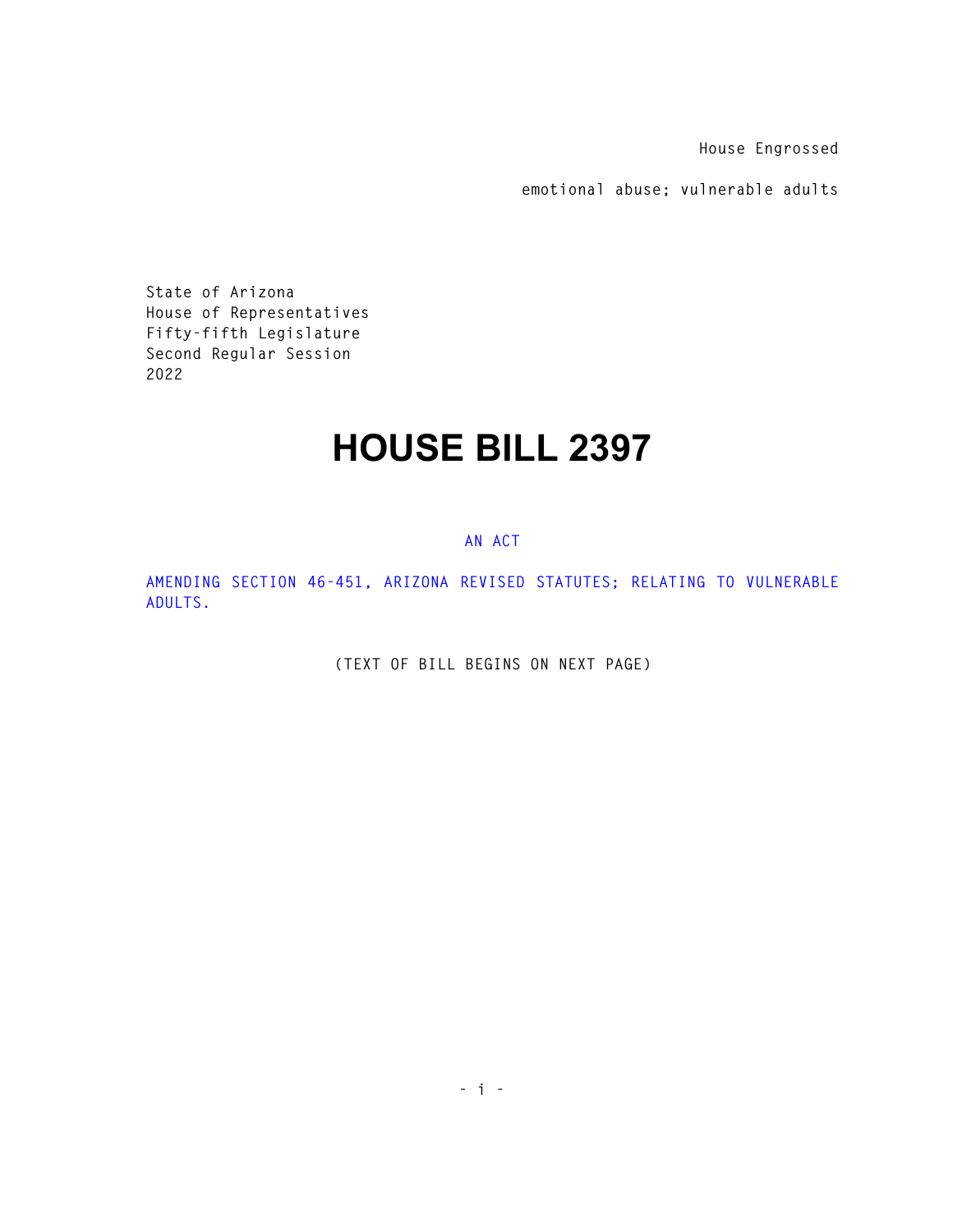**1 Be it enacted by the Legislature of the State of Arizona: 2 Section 1. Section 46-451, Arizona Revised Statutes, is amended to 3 read: 4 46-451. Definitions; program goals 5 A. In this chapter, unless the context otherwise requires: 6 1. "Abuse" means: 7 (a) Intentional infliction of physical harm. 8 (b) Injury caused by negligent acts or omissions. 9 (c) Unreasonable confinement. 10 (d) Sexual abuse or sexual assault. 11 (e) EMOTIONAL ABUSE. 12 2. "Adult protective services central intake unit" means a unit of 13 specialized staff within adult protective services that is responsible for 14 receiving reports of alleged abuse, neglect or exploitation of vulnerable 15 adults or making the necessary resource referrals. 16 3. "De facto conservator" means any person who takes possession of 17 the estate of a vulnerable adult, without right or lawful authority. A de 18 facto conservator is subject to all of the responsibilities that attach to 19 a legally appointed conservator or trustee. 20 4. "De facto guardian" means any person who takes possession of the 21 person of a vulnerable adult, without right or lawful authority. A de 22 facto guardian is subject to all of the responsibilities that attach to a 23 legally appointed guardian. 24 5. "EMOTIONAL ABUSE" MEANS A PATTERN OF RIDICULING OR DEMEANING A 25 VULNERABLE ADULT, MAKING DEROGATORY REMARKS TO A VULNERABLE ADULT, 26 VERBALLY HARASSING A VULNERABLE ADULT OR THREATENING TO INFLICT PHYSICAL 27 OR EMOTIONAL HARM ON A VULNERABLE ADULT. 28 5. 6. "Exploitation" means the illegal or improper use of a 29 vulnerable adult or the vulnerable adult's resources for another's profit 30 or advantage. 31 6. 7. "Health professional" has the same meaning prescribed in 32 section 32-3201. 33 7. 8. "Informed consent" means any of the following: 34 (a) A written expression by the person that the person fully 35 understands the potential risks and benefits of the withdrawal of food, 36 water, medication, medical services, shelter, cooling, heating or other 37 services necessary to maintain minimum physical or mental health and that 38 the person desires that the services be withdrawn. A written expression 39 is valid only if the person is of sound mind and if the consent is 40 witnessed by at least two individuals who do not benefit by the withdrawal 41 of services. 42 (b) Consent to withdraw food, water, medication, medical services, 43 shelter, cooling, heating or other services necessary to maintain minimum 44 physical or mental health as permitted by an order of a court of competent 45 jurisdiction.**